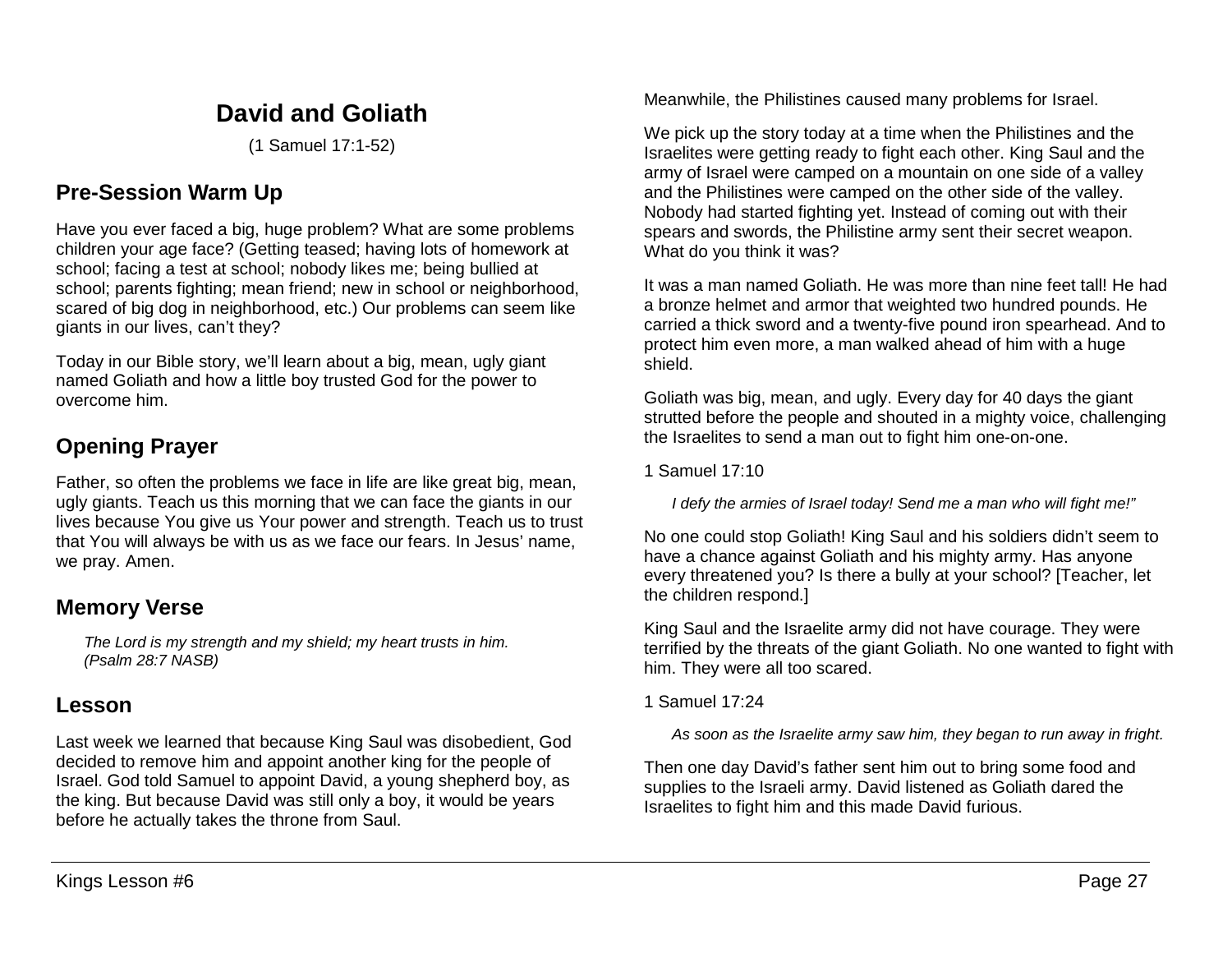#### 1 Samuel 17:32

*"Don't worry about this Philistine," David told Saul. "I'll go fight him!"* 

David said that he'd go out and fight Goliath! But he was only a young shepherd boy; not a soldier.

#### 1 Samuel 17:33

*"Don't be ridiculous!" Saul replied. "There's no way you can fight this Philistine and possibly win! You're only a boy, and he's been a man of war since his youth."*

King Saul thought it was ridiculous that a boy would want to fight a giant like Goliath. But David wasn't afraid!

#### 1 Samuel 17:34-36

*But David persisted. "I have been taking care of my father's sheep and goats," he said. "When a lion or a bear comes to steal a lamb from the flock, I go after it with a club and rescue the lamb from its mouth. If the animal turns on me, I catch it by the jaw and club it to death. I have done this to both lions and bears, and I'll do it to this pagan Philistine, too, for he has defied the armies of the living God!* 

What do you think gave David confidence to fight Goliath?

1 Samuel 17:37

*The LORD who rescued me from the claws of the lion and the bear will rescue me from this Philistine!" Saul finally consented. "All right, go ahead," he said. "And may the LORD be with you!"*

Saul gave David his own sword and armor to wear, but they were too big for David and besides, he was not used to wearing armor, so he left them behind. Instead he went to a nearby stream and chose five smooth stones and put them in his pouch. Then with his sling in his hand, he walked toward Goliath.

#### 1 Samuel 17:41-42

*Goliath walked out toward David with his shield bearer ahead of him, sneering in contempt at this ruddy-faced boy.* 

Goliath looked down on David and snorted at him. What a bully!

1 Samuel 17:44

*"Come over here, and I'll give your flesh to the birds and wild animals!" Goliath yelled.*

Goliath thought he could get away with his proud attitude against the armies of the living God, but God gave David supernatural boldness.

#### 1 Samuel 17:45-47

*David replied to the Philistine, "You come to me with sword, spear, and javelin, but I come to you in the name of the LORD of Heaven's Armies the God of the armies of Israel, whom you have defied. Today the LORD will conquer you, and I will kill you and cut off your head. And then I will give the dead bodies of your men to the birds and wild animals, and the whole world will know that there is a God in Israel! And everyone assembled here will know that the LORD rescues his people, but not with sword and spear. This is the LORD's battle, and he will give you to us!"* 

David ran to meet Goliath. Taking a stone from his pouch, he fit it into his sling, whipped it around his head and let go. Whap! The stone hit Goliath squarely between his eyes and he fell to the ground!

When the Philistines saw that their champion was dead, they dropped everything and ran away as fast as they could go.

The Israelites shouted for joy! God had delivered them from the fierce Philistine.

Why was David so bold? Not because he had the strength in himself to have victory over Goliath, but because he knew and trusted his God. God had delivered him many times out of very difficult situations. David knew that he could trust God completely in this situation. God gave David courage.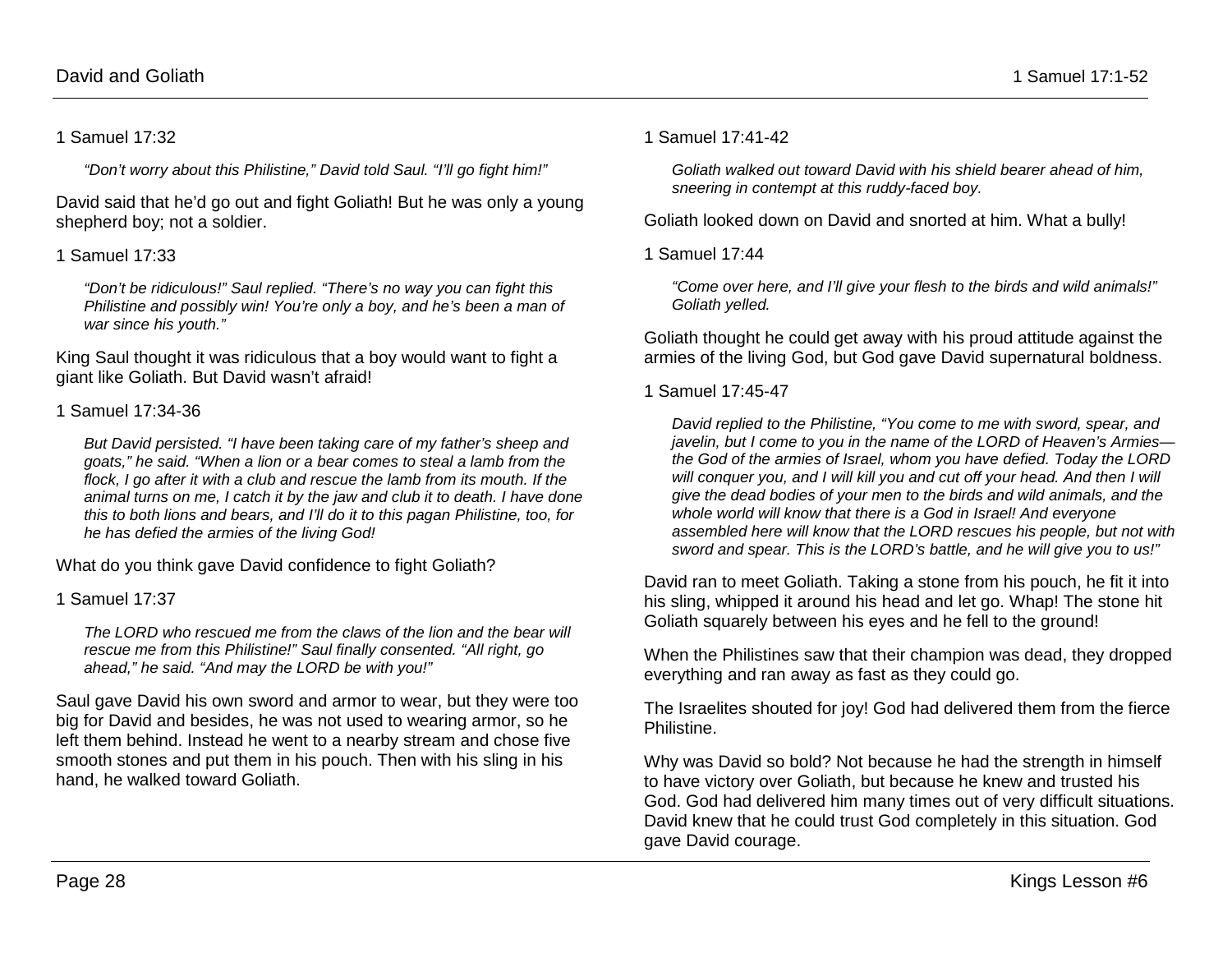What about you? Do you have any giants in your life? (Refer to Pre-Lesson Warmup.) When we have a problem, we can remember the words of Psalm 28:7 to help us remember we can face the giants in our lives because we can trust God to give us His power and strength.

God is all-powerful and he loves you very much. You can count on Him completely. God is our strength and shield. That means that He protects us and helps us in times of trouble. We love the Lord and are glad for all the good things He does for us.

## **Closing Prayer**

Father, thank You that You are our strength and shield. Thank You that You are always with us, protecting and caring for us. We love you Lord. Help us to remember that because of who You are, we can trust You totally. Thank You for giving us the courage we need to face the giants in our lives. In Jesus' name, we pray. Amen.

## **Learning Activities**

#### **Craft Corner**

On butcher paper sketch a nine-foot Goliath. Let the children color it; then tape it to the wall so they can get an idea of just how big he was. As they work talk about how sometimes our problems seem as big as Goliath, but God gives us courage to face them.

Allow the children to write or draw pictures of the "giants" in their lives on sticky notes – things that scare them, make them sad, or problems that seem overwhelming.

Then let the children throw bean bags at the giant and as they do they can yell, "The battle is the Lord's!" If they hit Goliath in the head, they can remove one of the sticky note problems.

#### **Game Center**

#### *Pantomiming the Story*

Invite volunteers to take turns pantomiming the actions of people in the Bible Story (Goliath shouting, the Israelites shaking in fear, David putting on Saul's armor, David choosing stones from the stream, David using his slingshot, and Goliath falling). Other children guess the actions.

Note: you can combine the games by having a child pantomime a story action and whoever guesses the story action correctly gets to throw a bean bag at Goliath and remove a problem sticky note.

#### *Pantomiming the Memory Verse*

Invite volunteers to pantomime words from Psalm 28:7 (for "strength," flex arm muscles; for "shield," pretend to hide behind a shield; for "heart," make heart shape with hands; for "helped," hold out hands.) Other Children guess the actions.

#### *Review Question Game*

Divide kids into 2 teams.

For a correctly answered question the child gets a chance to toss a bean bag to a Target. If they get a bull's eye their team gets 1000 points. Next ring out is 500 points and 100 points for outside ring.

If they get a bull's eye, they also get to pull a "Problem" sticky note off of Goliath.

Or, use the following questions in another game of your choice:

1. How did the Israelite army feel when they saw Goliath? What did they do? (They were scared and ran away.)